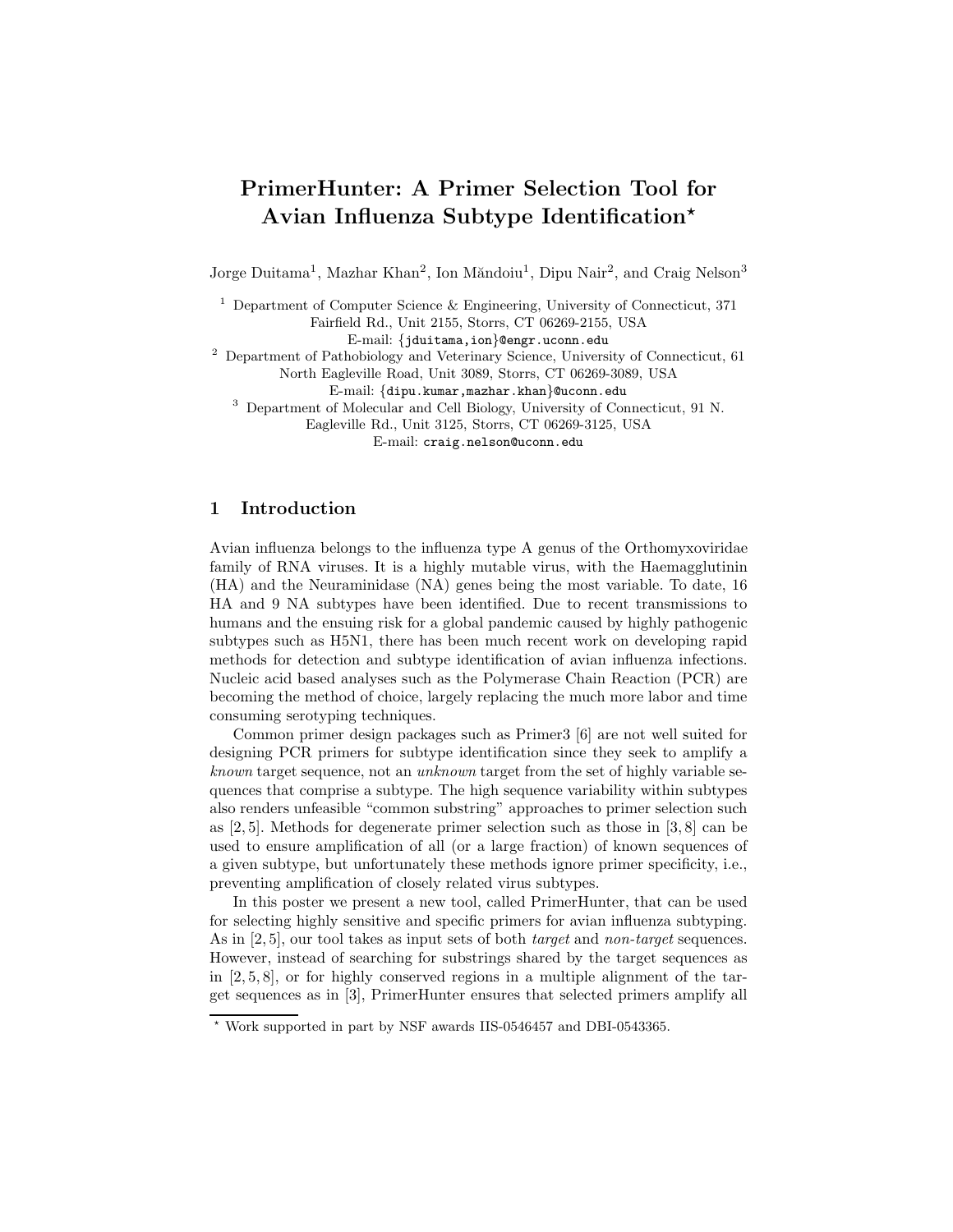target sequences and none of the non-target sequences by relying on accurate melting temperature computations based on the nearest-neighbor model of [7] and the fractional programming algorithm of [4]. Results on HA avian influenza sequences from the NCBI flu database [1] show that PrimerHunter has a high design success rate, being able to identify tens of specific primer pairs for each subtype represented in the database. Preliminary validation experiments confirm that selected primers work well in practice under the computationally predicted range of PCR conditions.

## 2 Problem Formulation

For simplicity, we only formalize in this section the selection of forward PCR primers; the symmetric selection of reverse primers and the formation of primer pairs are discussed in next section. We assume that all sequences are over the DNA alphabet,  $\{A, C, G, T\}$ , and are given in  $5' - 3'$  orientation unless stated otherwise. For a sequence s, we denote by |s| its length, and by  $s(i, l)$  the subsequence of length l ending at position i (i.e.,  $s(i, l) = s_{i-l+1} \dots s_{i-1} s_i$ ). In our formulation we ensure that specific bases at the  $3'$  end of a candidate primer match perfectly each given target sequence. This is achieved by using a 0-1 mask; for example, a mask of 1111 is used to ensure that the four bases at the 3' end of the primer are all perfect matches. Formally, given two  $5' - 3'$  sequences of equal length  $p$  and  $s$  and a 0-1 mask  $M$ , we say that  $p$  matches  $s$  according to M if  $p_i = s_i$  for every  $i \in \{1, \ldots, |s|\}$  for which  $M_i = 1$ . Here, we assume that the length of mask M is at most |p| and that M is padded with 0's at the left end when it is strictly shorter than  $p$ . Given a candidate primer sequence  $p$  and a target sequence t, we denote by  $\mathcal{I}(p,t,M)$  the set of positions i for which p matches  $t(i, |p|)$  according to M.

The melting temperature between a  $5' - 3'$  candidate primer p and a  $3' - 5'$ sequence s, denoted by  $T(p, s)$ , is defined as the temperature at which 50% of the possible p-s duplexes are in hybridized state. We estimate  $T(p, s)$  based on the nearest-neighbor model of [7] using the fractional programming algorithm of [4]. Unlike most commonly used melting temperature models, the algorithm of [4] allows accurate estimation of  $T(p, s)$  for non-complementary sequences p and s by finding the most stable local thermodynamic alignment between them. In order to ensure sensitive PCR amplification of target sequences, we require for each selected primer p to hybridize to the  $3'-5'$  complement  $\bar{t}$  of each target t (a) with a melting temperature above a user specified threshold  $T_{target}^{min}$ , and (b) at a position where  $p$  matches  $t$  according to a user specified mask  $M$ . In other words, denoting by  $T(p,t,M)$  the maximum over the melting temperatures  $T(p,t(i, |p|))$ for every  $i \in \mathcal{I}(p,t,M)$ , we require that  $T(p,t,M) \geq T_{target}^{min}$  for every selected primer  $p$  and target  $t$ . Furthermore, to avoid non-specific PCR amplification, we require that each selected primer hybridizes to the  $3' - 5'$  complement  $\overline{t}$ of each non-target t with a melting temperature  $T(p, \bar{t})$  of at most  $T_{nontarget}^{max}$ , where  $T_{nontarget}^{max}$  is again a user specified parameter. The problem of selecting target-specific forward PCR primers is thus formulated as follows: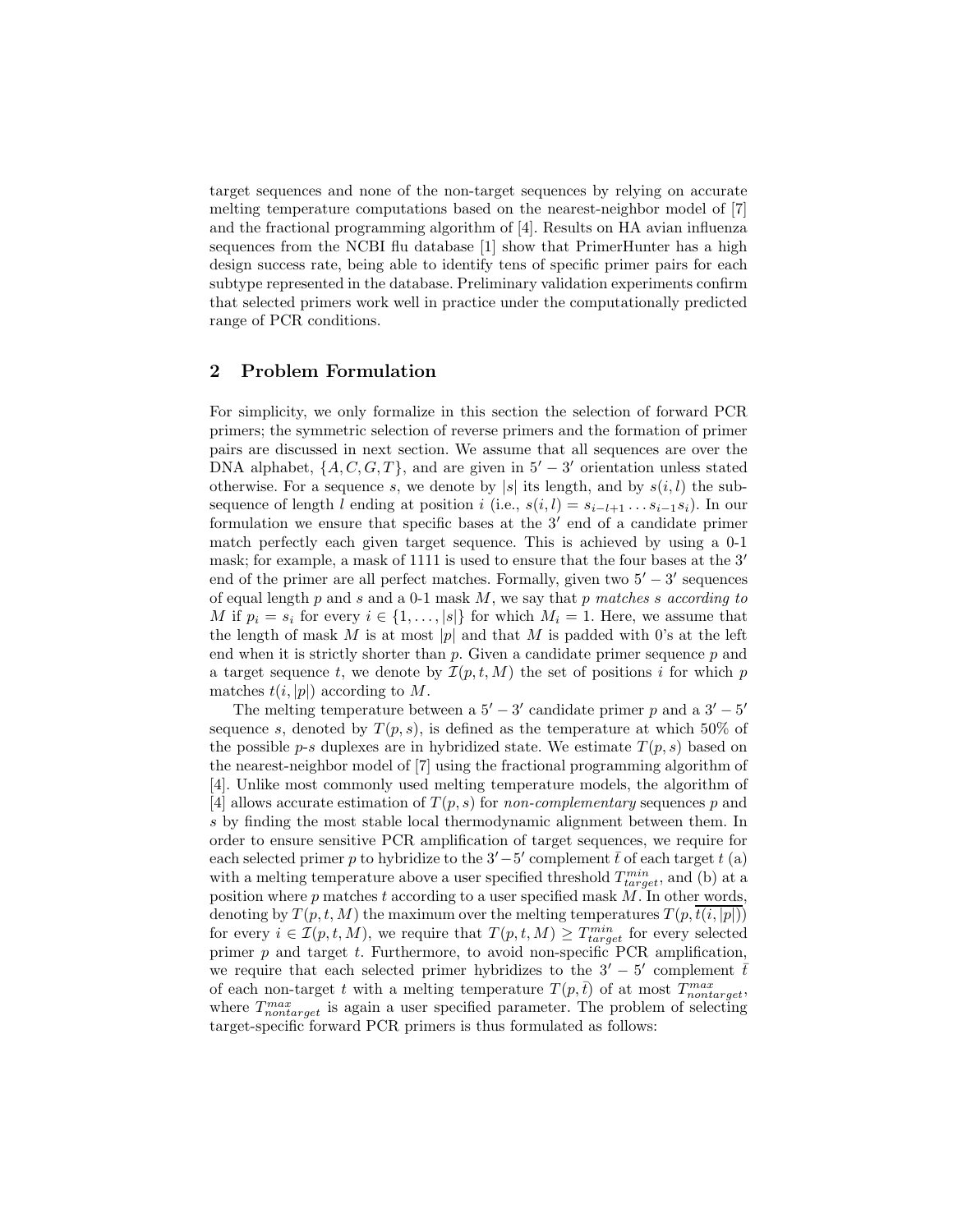Given: sets TARGETS and NONTARGETS of target/non-target DNA sequences in  $5' - 3'$  orientation, 0-1 mask M, temperature thresholds  $T_{target}^{min}$  and T max nontarget

**Find:** all primers p satisfying that for every  $t \in TRANSETS$ , the set  $\mathcal{I}(p, t, M)$ is not empty and the maximum melting temperature  $T(p,t,M)$  is greater than or equal to  $T_{target}^{min}$  and for every  $t \in NONTARGETS$  the melting temperature  $T(p, \bar{t})$  is less than or equal to  $T_{nontarget}^{max}$ .

# 3 Algorithm and Implementation Details

PrimerHunter works in two stages: in the first stage forward and reverse primers are selected according to the problem formulation given in previous section, while in the second stage feasible primer pairs are formed using the primers selected in first stage.

The first stage starts with a preprocessing step that builds a hash table storing all occurrences in the target sequences of "seed" nucleotide patterns consistent with the given mask  $M$ . This is done by aligning the mask  $M$  at every position  $i$  of every target sequence  $t$ , and storing in the hash table an occurrence of the seed pattern created by extracting from  $t(i, |M|)$  the nucleotides that appear at positions aligned with the 1's of M. For example, if  $M = 11011$  and  $t(i, 5) = GATTC$ , we store in the hash table an occurrence of seed  $GATC$  at position i of t.

Once the hash table is constructed, candidate primers are generated by taking substrings with lengths within a user-specified interval from one or more of the target sequences. Similar to the Primer3 package [6], PrimerHunter filters the list of primer candidates by enforcing user-specified bounds on GC Content, 3' GC Clamp, maximum number of consecutive mononucleotide repeats, and self complementarity. For each surviving candidate  $p$ , PrimerHunter uses the hash table to recover for each target t the list of positions  $\mathcal{I}(p,t,M)$  at which  $p$  matches  $t$  according to  $M$ . It then computes the melting temperature of  $p$  with the complement of  $t$  at each of these positions, retaining  $p$  only if  $T(p, t, M) \geq T_{target}^{min}$ . Finally, PrimerHunter computes the maximum melting temperature between  $p$  and the complements of non-target sequences, retaining p only if  $T(p, \bar{t}) \leq T_{nontarget}^{max}$  for every non-target sequence t.

The above process is repeated on the reverse complements of target and non target sequences to generate reverse primers. Then, in the second stage of the algorithm, the lists of selected forward and reverse primers are used to create feasible primer pairs by enforcing user-specified constraints on amplicon length, allowable complementarity between the two primers, and maximum difference between their melting temperatures with target sequences.

## 4 Experimental Results

Primer Hunter has been implemented in C++ on a standard Linux platform. We designed primer pairs for H1 to H16 subtypes using the complete different